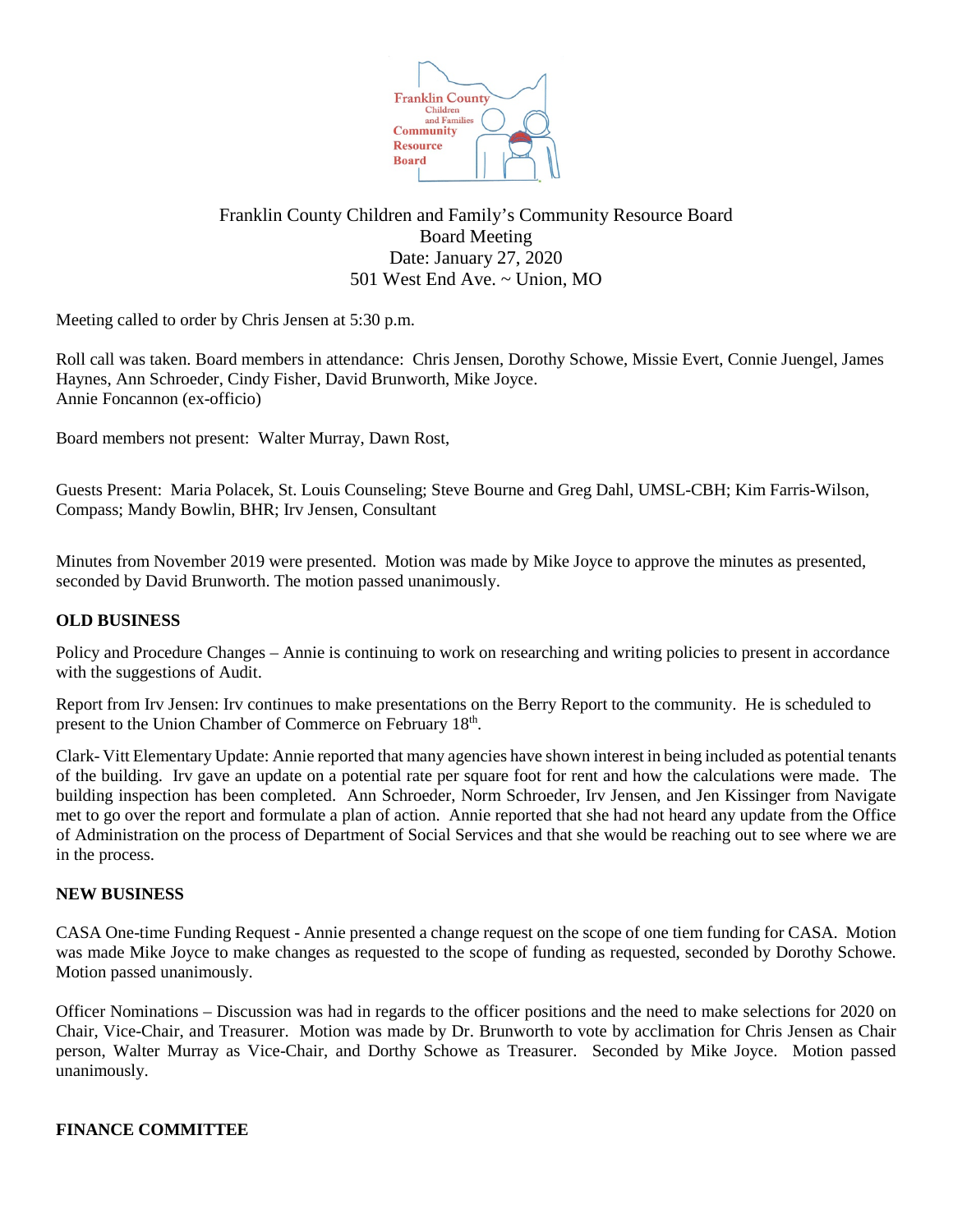Annie reported as of January 26, 2020 the balance of the checking account to be \$256,029.27 and a money market balance of \$2,918,396.02. Sales tax revenue for January was \$270,728.00 which was .64% above projections for this period. A report was given for the final numbers for 2019. Sales Tax revenues came in at \$3,293,872.00 which was a ½ percent lower than what was projected, representing \$16,586 less than what was budgeted for 2019. The final 2019 expenditures for services were presented. For regular service contracts \$575,907.24 was left unused of the \$3,375,990.05 that was budgeted. In one-time contracts \$551,490.15 was left unused of the \$662,921.01 that was allocated. The majority of the unused one-time funding was due to the delay in construction of Hope Ranch which was \$529,000.00 of the unused allocation. This will be rolled into the 2020 budget for approval as an expenditure. Motion was made by Dr. Brunworth to approve finance committee report as presented, seconded by Mike Joyce. Motion passed unanimously.

Annie presented the 2020 proposed overall budget. The budget indicates expected revenues of \$3,526,765.18 and expenses of \$4,405,057.25. This is a planned loss that will dip into the reserve fund by \$878,292.07. The service expenditures is \$4,214,457.25 and the Operations/Administration budget is \$190,600.00. Motion was made by Dr. Brunworth to pass 2020 budget as presented, seconded by James Haynes.

A motion was made by David Brunworth to approve the finance committee report and a second by Ann Schroeder. The motion passed unanimously.

## **PERSONNEL COMMITTEE**

No report

## **SELECTION AND REVIEW COMMITTEE**

No report

## **MARKETING COMMITTEE**

Irv Jensen gave the marketing committee report. Ads went out in the Wednesday and Saturday Missourian as well as the Sullivan Independent and New Haven Leader. There is a calendar of which agency will go in which month in the paper as well as be interviewed on the Diane Jones show.

## **Executive Director's Report**

Family First Prevention Services Act – Annie announced that the state has put a hold on the task force that has been working on the implementation of the Family First Prevention Services Act. There have been some major leadership changes at Children's Division and they are currently taking a look at the implementation of the Act and how they want to proceed.

Franklin County Pregnancy Intervention Collaboration - The pilot program in Franklin Co for the 0-2 years' population will continue. The program is to look at ways to better collaborate to help pregnant women who are battling addiction.

Spring Institute – The spring institute is set for April  $3<sup>rd</sup>$  and will have a variety of speakers. The institute will mainly consist of Break Out sessions that the attendees will get to choose from.

Franklin County System of Care – Annie reported a large number of individual family staffings in December. In a normal month, the System of Care may have one case to staff, in December there were six. The system of Care continues to work together to assist families that have some of the highest needs in the community.

Behavioral Health Network – Annie has been nominated to serve on the Youth and Young Adult Service Advisory Board of Behavioral Health Network. Annie is the only person currently representing Franklin County on this Regional Board. The board is made up on funding agents and executives of many of the large child serving agencies in the St. Louis Region. Annie brought back two programs that she recently learned about as a result of attending the Advisory Board. The Missouri Child Psychiatry Access Project (MO-CPAP) works to link primary care physicians and pediatricians to an over the phone service where they can consult with a child psychiatrist about specific children. Due to the shortage in MO of child psychiatrist, this allows for greater coverage through consultation. Annie is going to work with BHN to see how we can get more doctors in the Franklin County area to enroll in this service. Annie also learned of the Youth Emergency Room Enhancement (YERE) program that links a family that presents themselves in an emergency room with a child in mental health crisis with a mental health professional that can help guide them to get needed community services. This program is intended to both be available for youth who are admitted into psychiatric hospitalization for